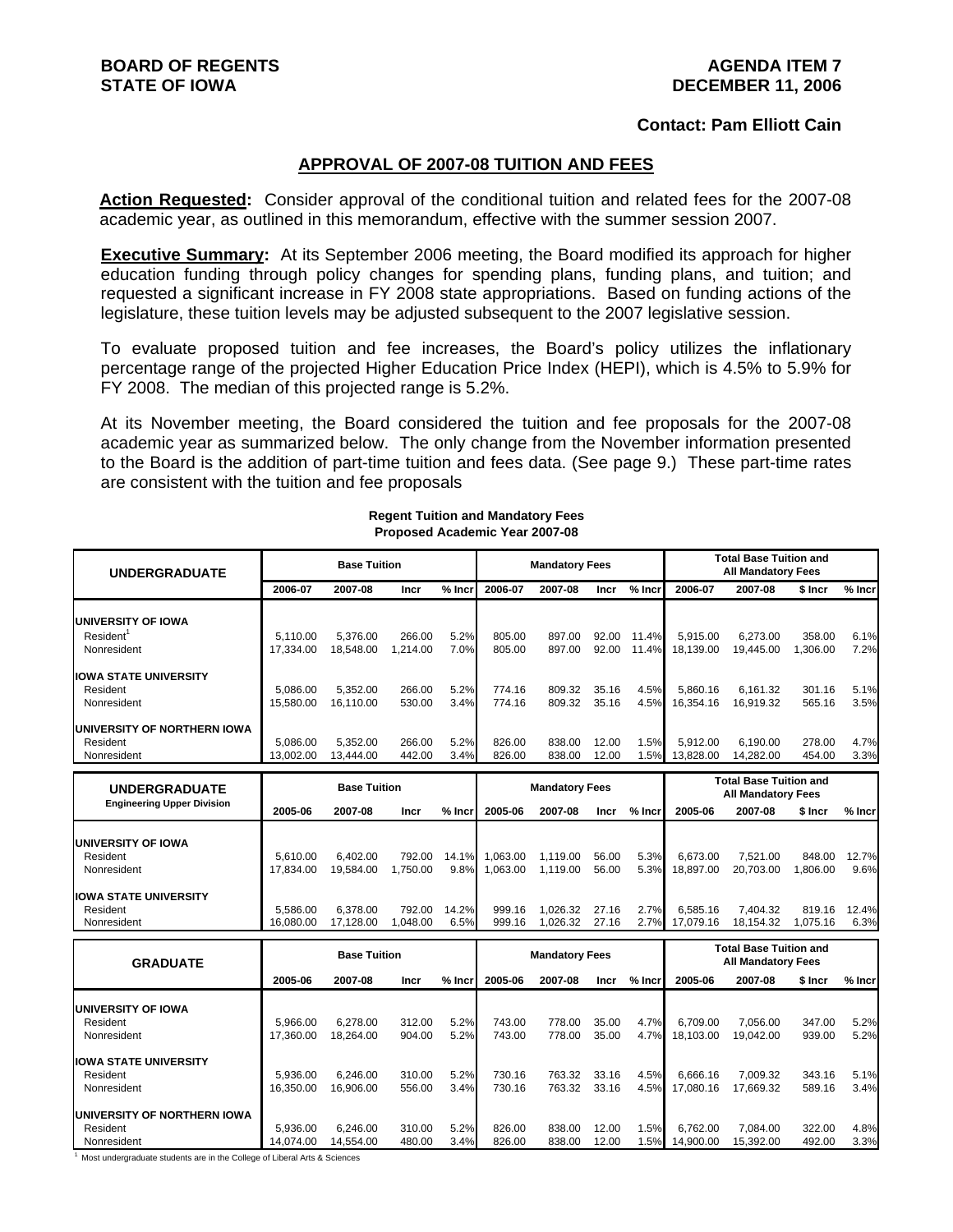### **BOARD OF REGENTS AGENTS AGENERATION CONSUMING AGENDA ITEM 7 STATE OF IOWA** PAGE 2

# **Tuition**

Budgets for FY 2007 indicate that undergraduate tuition revenues are approximately 70.8% of total tuition revenues at SUI; 80.9% at ISU; and 90.6% at UNI. Resident tuition accounts for 49.6% of total tuition revenues at both SUI and ISU; and 85.6% at UNI. Temporary student surcharges have not been included in any tuition calculations.

|                                       | <b>General Undergraduate Tuition Increase Proposals</b><br>2007-08 Academic Year |       |         |      |  |  |  |  |  |
|---------------------------------------|----------------------------------------------------------------------------------|-------|---------|------|--|--|--|--|--|
| Resident<br>Nonresident               |                                                                                  |       |         |      |  |  |  |  |  |
| <b>SUI</b>                            | \$266                                                                            | 5.2%  | \$1,214 | 7.0% |  |  |  |  |  |
| <b>ISU</b>                            | \$266                                                                            | \$530 | 3.4%    |      |  |  |  |  |  |
| \$266<br>\$442<br>UNI<br>5.2%<br>3.4% |                                                                                  |       |         |      |  |  |  |  |  |

For the second year of a multi-year plan, both the University of Iowa and Iowa State University proposed an additional tuition increment for upper division (juniors and seniors) engineering students of \$500 per student per academic year. This proposal plus the inflationary increases on base tuition translate into total tuition increases for resident upper division engineering students of \$792 (14.1% at SUI and 14.2% at ISU. For nonresident upper division engineering students, the overall tuition increases are 9.8% at SUI and 6.5% at ISU.

|                                              | General Graduate/Professional Tuition Increase Proposals<br>2007-08 Academic Year |      |       |      |  |  |  |  |  |
|----------------------------------------------|-----------------------------------------------------------------------------------|------|-------|------|--|--|--|--|--|
| Nonresident<br>Resident                      |                                                                                   |      |       |      |  |  |  |  |  |
| SUI                                          | \$312                                                                             | 5.2% | \$904 | 5.2% |  |  |  |  |  |
| <b>ISU</b><br>\$310<br>\$556<br>3.4%<br>5.2% |                                                                                   |      |       |      |  |  |  |  |  |
| \$310<br>\$480<br>3.4%<br>UNI<br>5.2%        |                                                                                   |      |       |      |  |  |  |  |  |

All three universities requested application of the 5.2% increase for resident graduate and professional tuitions. SUI requested a 5.2% increase in nonresident graduate and professional tuitions while both ISU and UNI requested a 3.4% increase in these nonresident tuitions.

In addition to the 5.2% tuition increase, SUI has requested the following for the 2007-08 academic year:

- Dentistry both resident and nonresident students entering the fall of 2007, additional tuition of \$3,000 to increase faculty support for Geriatric and Special Needs Program as well as increase faculty compensation.
- Law both resident and nonresident students, additional tuition of \$1,200 for academic programming and student services.
- PharmD for those entering the fall of 2007, additional tuition of \$3,000 for resident students and \$1,000 for nonresident students (recognizing the current nonresident tuition level in the market place) to strengthen its academic programming.

In lieu of a percentage tuition increase for medical students, SUI proposed the following to slow the rate of nonresident tuition and bring resident tuition rates up to the level of other peer institutions:

- A base tuition increase of \$1,690 for all resident medical students.
- An additional tuition increase of \$2,750 for resident medical students entering fall of 2007 for a total of \$4,440 increase for entering resident students.
- A base tuition increase of \$400 for nonresident medical students.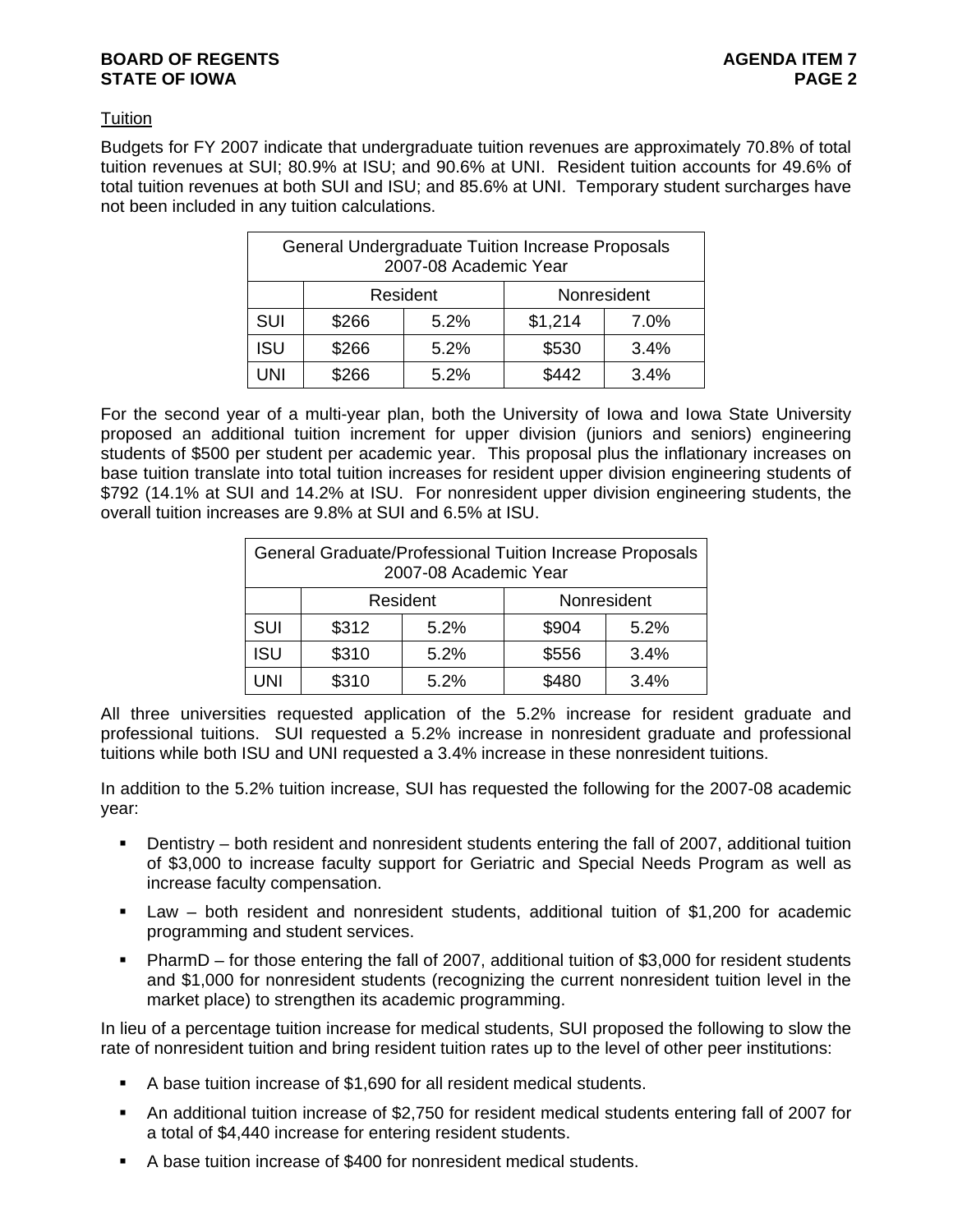### Unit Cost of Instruction versus Tuition

Board policy requires that tuition for nonresident undergraduate students should, at a minimum, cover the full cost of their education at each Regent university. The Board has historically utilized university compiled information regarding the cost of instruction per student ("unit cost") to measure compliance.

The unit cost represents general fund supported cost of instruction of a full-time equivalent student at a given level and includes certain assumptions relative to instructional costs at the various student levels (i.e., lower division undergraduates, upper division undergraduates, graduate, and professional). Costs such as building repairs, public service, scholarships and fellowships, auxiliary enterprises, health care units, indirect cost recovery, and capitals are excluded from the unit cost calculations.

The most recent unit cost study, based on FY 2005 expenditures, was presented to the Board in June 2006. Proposed tuition for nonresident undergraduates exceeds the projected unit costs of instruction at all three universities.

|            | FY 2007 Undergraduate Tuition Only | Estimated FY 2007 |                                   |
|------------|------------------------------------|-------------------|-----------------------------------|
|            | Resident                           | Nonresident       | Undergraduate<br><b>Unit Cost</b> |
| <b>SUI</b> | \$5,110                            | \$17,334          | \$9,507                           |
| <b>ISU</b> | \$5,086                            | \$15,580          | \$9,757                           |
| UNI        | \$5,086                            | \$13,002          | \$10,180                          |

# Tuition Set-Aside for Student Financial Aid

The Board's tuition policy mandates that a minimum of 15% of gross tuition proceeds be set-aside for student financial aid, a mix of need-based and merit-based aid. This combination of financial assistance is essential for the universities to attract high achieving students as well as provide affordable higher education.

The proposed set-aside percentages for student financial aid for FY 2007 are: SUI at 17%; ISU at 15%; and UNI at 18%. Each university has exceeded the minimum requirements for set-aside during the last several years.

### Projected Tuition Revenue Increases

Based on anticipated Fall 2007 enrollments, the combined additional revenues from the proposed undergraduate and graduate/professional tuition rate increases are expected to provide additional revenues and set-aside funding for the 2006-07 academic year. In September, base tuition revenues for the Regent universities were estimated at a 5.2% inflationary increase resulting in an additional \$24.4 million.

Requested nonresident undergraduate tuition increases are 7% for SUI and 3.4% for ISU and UNI. Incremental gross revenues based on these percentages are projected to provide approximately \$23.6 million – lower than originally estimated. However, the requested additional professional and upper division engineering tuition increases are expected to provide an additional \$3.6 million for those programs. After the Board-mandated tuition set-aside for financial aid of \$4.4 million, the incremental net tuition revenues would be approximately \$22.8 million.

These calculated amounts for additional revenues have not been adjusted for the \$10.9 million in surcharge revenues provided by the temporary surcharge for FY 2007. The Board requested that state appropriations replace one-time funding. Based on funding actions of the legislature, charges to students may be adjusted subsequent to the 2007 legislative session.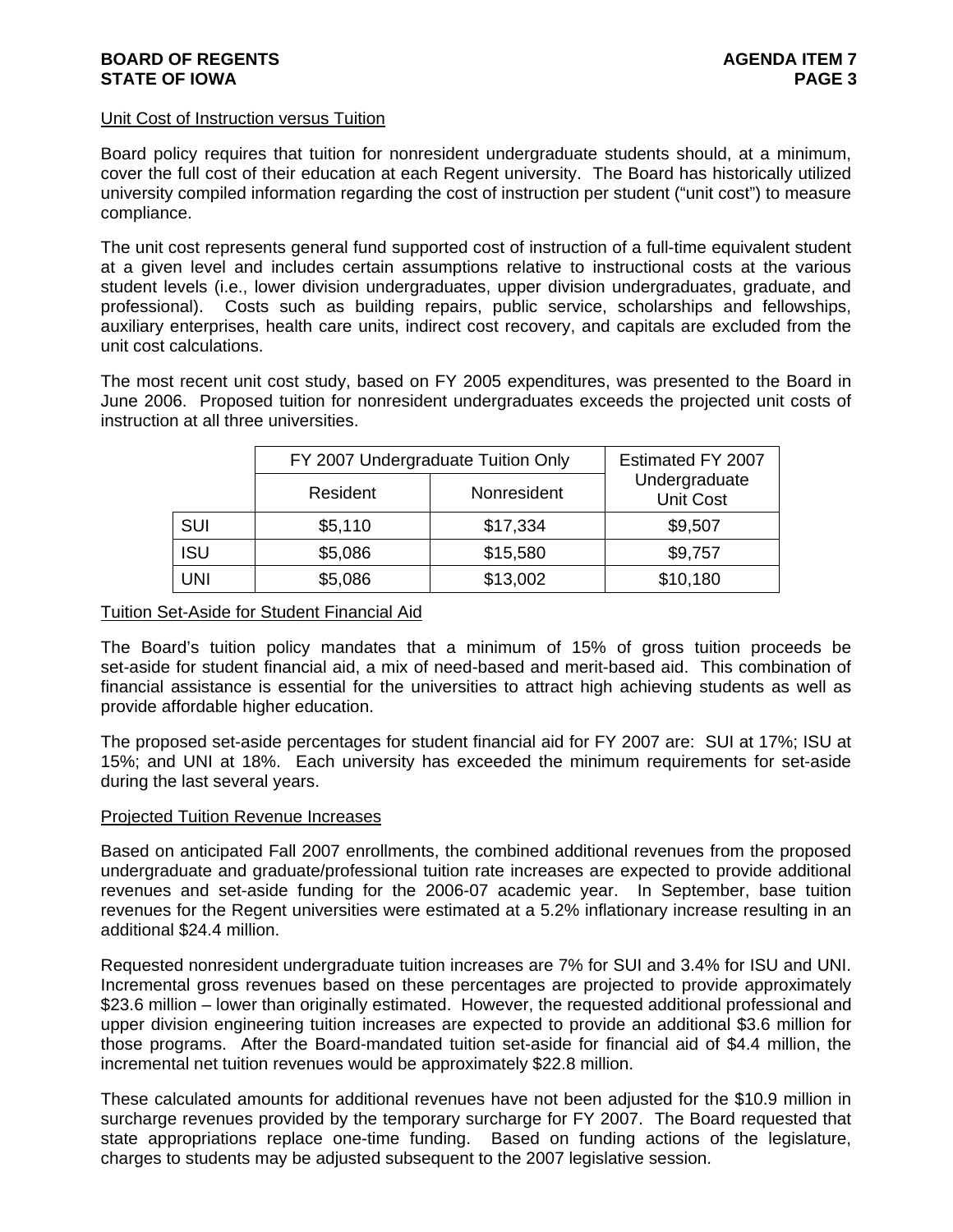### **BOARD OF REGENTS AGENTS AGENERATION CONSUMING AGENDA ITEM 7 STATE OF IOWA** PAGE 4

### Mandatory Fee Increases

Mandatory fees, charged to each student, provide a distinct resource to respond to specific needs of students. Each University proposed increases for most of the mandatory fees. The majority of the requested increases were within the HEPI range.

|                             |            |                                                                                                                                                                                                                                                                                                                                  |                          |          | <b>Mandatory Fee Proposals</b> |            |                |       |         |            |     |          |
|-----------------------------|------------|----------------------------------------------------------------------------------------------------------------------------------------------------------------------------------------------------------------------------------------------------------------------------------------------------------------------------------|--------------------------|----------|--------------------------------|------------|----------------|-------|---------|------------|-----|----------|
|                             |            | $\overline{\text{SUI}}$                                                                                                                                                                                                                                                                                                          |                          |          |                                | <b>ISU</b> |                |       | UNI     |            |     |          |
|                             | Actual     | Proposed                                                                                                                                                                                                                                                                                                                         |                          | Increase | Actual                         | Proposed   | Increase       |       | Actual  | Proposed   |     | Increase |
|                             | 2006-07    | 2007-08                                                                                                                                                                                                                                                                                                                          | \$                       | %        | 2006-07                        | 2007-08    | \$             | %     | 2006-07 | 2007-08    | \$  | %        |
| Computer <sup>(1)</sup>     | 275        | 339                                                                                                                                                                                                                                                                                                                              | 64                       | 23.3%    | 212.00                         | 220.00     | 8.00           | 3.8%  | 178     | 187        | 9   | 5.1%     |
| Health                      | 180        | 192                                                                                                                                                                                                                                                                                                                              | 12                       | 6.7%     | 178.00                         | 184.00     | 6.00           | 3.4%  | 152     | 158        | 6   | 3.9%     |
| <b>Health Facility</b>      | 10         | 10                                                                                                                                                                                                                                                                                                                               | $\overline{a}$           | 0.0%     | 16.00                          | 16.00      | $\blacksquare$ | 0.0%  | 33      | 33         |     | 0.0%     |
| <b>Student Activities</b>   | 55         | 58                                                                                                                                                                                                                                                                                                                               | 3                        | 5.5%     | 61.16                          | 63.70      | 2.54           | 4.2%  |         |            |     |          |
| <b>Student Services</b>     | 58         | 61                                                                                                                                                                                                                                                                                                                               | 3                        | 5.2%     | 201.00                         | 213.62     | 12.62          | 6.3%  | 231     | 223        | (8) | $-3.5%$  |
| <b>Student Union</b>        | 96         | 101                                                                                                                                                                                                                                                                                                                              | 5                        | 5.2%     |                                |            |                |       |         |            |     |          |
| <b>Building</b>             | 119        | 119                                                                                                                                                                                                                                                                                                                              | $\overline{\phantom{a}}$ | 0.0%     | 106.00                         | 112.00     | 6.00           | 5.7%  | 232     | 237        | 5   | 2.2%     |
| Career Services - Undergrad | 12         | 17                                                                                                                                                                                                                                                                                                                               | 5                        | 41.7%    |                                |            |                |       |         |            |     |          |
| Totals                      | 805        | 897                                                                                                                                                                                                                                                                                                                              | 92                       | 11.4%    | 774.16                         | 809.32     | 35.16          | 4.5%  | 826     | 838        | 12  | 1.5%     |
|                             |            | costs and increases for students majoring in Business Administration, Engineering, and College of Public Health at<br>SUI and for students majoring in Business, Engineering, & Computer Science at ISU are higher. Graduate rates at<br>ISU are lower. The 2007-08 proposals for differential computer fees are detailed below. |                          |          |                                |            |                |       |         |            |     |          |
|                             |            | SUI                                                                                                                                                                                                                                                                                                                              |                          |          |                                | <b>ISU</b> |                |       |         | <b>UNI</b> |     |          |
|                             | Actual     | Proposed                                                                                                                                                                                                                                                                                                                         |                          | Increase | Actual                         | Proposed   | Increase       |       | Actual  | Proposed   |     | Increase |
|                             | 2006-07    | 2007-08                                                                                                                                                                                                                                                                                                                          | \$                       | %        | 2006-07                        | 2007-08    | \$             | %     | 2006-07 | 2007-08    | \$  | %        |
| <b>Computer</b>             |            |                                                                                                                                                                                                                                                                                                                                  |                          |          |                                |            |                |       |         |            |     |          |
| General (CLAS - SUI)        | 275        | 339                                                                                                                                                                                                                                                                                                                              | 64                       | 23.3%    | 212                            | 220        | 8              | 3.8%  | 178     | 187        | 9   | 5.1%     |
| <b>Business - Undergrad</b> | 495        | 521                                                                                                                                                                                                                                                                                                                              | 26                       | 5.3%     | 212                            | 260        | 48             | 22.6% |         |            |     |          |
| <b>Business - Grad</b>      |            |                                                                                                                                                                                                                                                                                                                                  |                          |          | 168                            | 214        | 46             | 27.4% |         |            |     |          |
| <b>Computer Science</b>     |            |                                                                                                                                                                                                                                                                                                                                  |                          |          | 401                            | 417        | 16             | 4.0%  |         |            |     |          |
| Engineering                 | 533        | 561                                                                                                                                                                                                                                                                                                                              | 28                       | 5.3%     | 437                            | 437        |                | 0.0%  |         |            |     |          |
| Graduate                    |            |                                                                                                                                                                                                                                                                                                                                  |                          | 17.8%    | 168                            | 174        | 6              | 3.6%  |         |            |     |          |
| Law<br>Nursing              | 450<br>225 | 530<br>237                                                                                                                                                                                                                                                                                                                       | 80<br>12                 | 5.3%     |                                |            |                |       |         |            |     |          |
| Pharm D                     | 510        | 537                                                                                                                                                                                                                                                                                                                              | 27                       | 5.3%     |                                |            |                |       |         |            |     |          |
| Public Health MS/PhD        | 539        | 567                                                                                                                                                                                                                                                                                                                              | 28                       | 5.2%     |                                |            |                |       |         |            |     |          |

Fee proposals for the 2007-08 academic year that vary from the identified range (unless due to rounding) are highlighted below:

University of Iowa

- College of Liberal Arts (CLAS) computer fee represents the second year of a three-year plan to increase CLAS computer fees by \$50 per year to generate resources to replace aging equipment and provide additional technology support staff. The proposed fee increase for CLAS students is \$64 (23.3%). The incremental fee is expected to generate \$792,000.
- College of Law computer fee proposal is an increase of \$80 (17.8%) to assist the Law Library in providing necessary instructional technology to students and faculty. The incremental fee is expected to generate \$54,600.
- The proposed Health fee increase of \$12 (6.7%) represents the final year of phasing out general university support for health services by replacing it with student fees.
- Career Services fee increase proposal, charged only to undergraduates, would increase the current fee from \$12 to \$17 (41.7%). The increased fees would provide \$105,000 to add career center personnel to meet student service demand.

Based on Board action at the September 2006 meeting, mandatory student fees at the University of Iowa are expected to increase for the 2010-11 academic year by \$219 to fund the construction of the Campus Recreation and Wellness Center.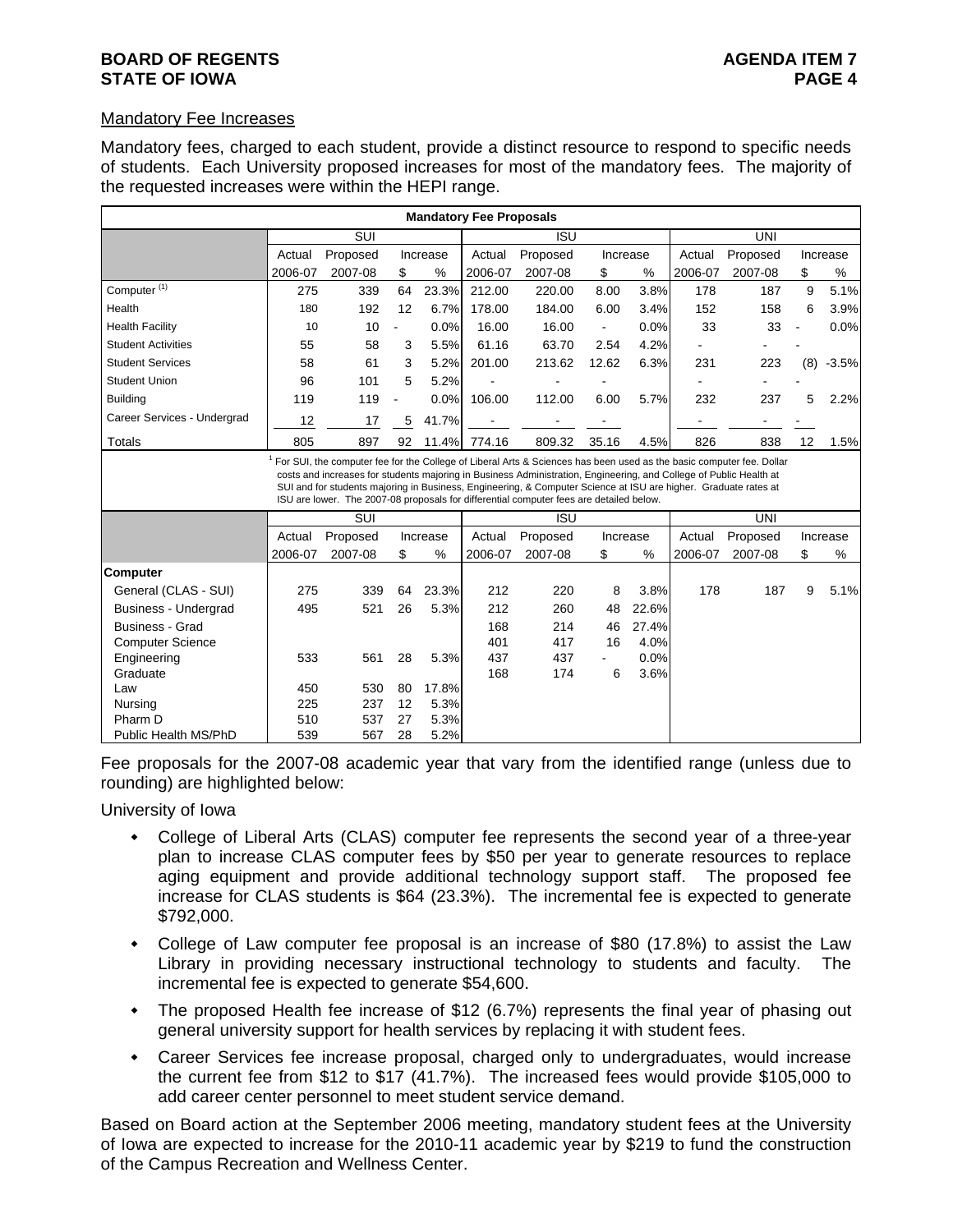### **BOARD OF REGENTS AGENTS AGENDA ITEM 7 STATE OF IOWA** PAGE 5

Iowa State University

 Student Services fee increase proposal of \$12.62 (6.3%) would provide an additional \$342,000 to support the CyRide bus system and recreation services on campus.

University of Northern Iowa

 Student Services fee proposal is to decrease this fee from \$231 to \$223 (-3.5%) based on the Student Services Fee Committee recommendations. Because of generous allocations in FY 2007 and projected stable enrollments, the Committee felt that its priorities could still be funded without compromising quality.

# Estimated Cost of Attendance

Iowa Code §262.9(18) requires the Board to publish the estimated total cost of attending the Regent universities, including room and board and other costs, at the same time that it publishes final tuition and mandatory fees.

Based on the preceding tuition proposal and university projected increases for room, board, and other costs, the following table estimates the total cost of attendance for a resident undergraduate student.

Other costs, as quantified for financial aid calculations, include the universities' estimates of student costs for books, supplies, transportation, and personal expenses.

|            | 2007-08 Academic Year<br><b>Resident Undergraduate</b><br><b>Estimated Cost of Attendance</b> |                   |                  |                       |                |               |  |  |  |  |  |
|------------|-----------------------------------------------------------------------------------------------|-------------------|------------------|-----------------------|----------------|---------------|--|--|--|--|--|
|            | Tuition<br>& Fees*                                                                            | Room &<br>Board** | Other<br>Costs** | Estimated<br>Totals** | \$<br>Increase | %<br>Increase |  |  |  |  |  |
| <b>SUI</b> | \$6,273.00                                                                                    | \$6,725.00        | \$4,150.00       | \$17,148.00           | \$759.00       | 4.6%          |  |  |  |  |  |
| <b>ISU</b> | 6,161.32                                                                                      | 6,718.00          | 4,330.00         | 17,209.32             | 772.16         | 4.7%          |  |  |  |  |  |
| <b>UNI</b> | 6,190.00                                                                                      | 6,004.00          | 4,280.00         | 16,474.00             | 682.00         | 4.3%          |  |  |  |  |  |
| Average    | \$6,482.33<br>\$6,208.11<br>\$4,253.33<br>\$16,943.77<br>\$737.72<br>4.6%                     |                   |                  |                       |                |               |  |  |  |  |  |
|            | * Proposed.<br>** Estimated.                                                                  |                   |                  |                       |                |               |  |  |  |  |  |

# Tuition-Related Miscellaneous Charges

The University of Iowa is requesting the establishment of two dentistry certificate program fees, which would not be subject to student aid set-aside. These fees would be for post-DDS students.

- Endodontics certificate program fee of \$10,863 Students have the option of a two-year certificate-only program or a three-year certificate plus M.S. degree program. If students choose the certificate plus the M.S., they are charged both the certificate fee and graduate tuition. The two-year program students are charged only the certificate fee. The Endodontics certificate program fee has been charged under the "hospital certificate programs" authority since 1996-97. The increased fee is expected to generate \$70,000 for faculty support and maintenance of the department's national reputation for excellence.
- Orthodontics certificate program fee of \$3,000 would be a new fee. This program is only offered as a two-year certificate plus M.S. degree program -- students must pay both the certificate fee and graduate tuition.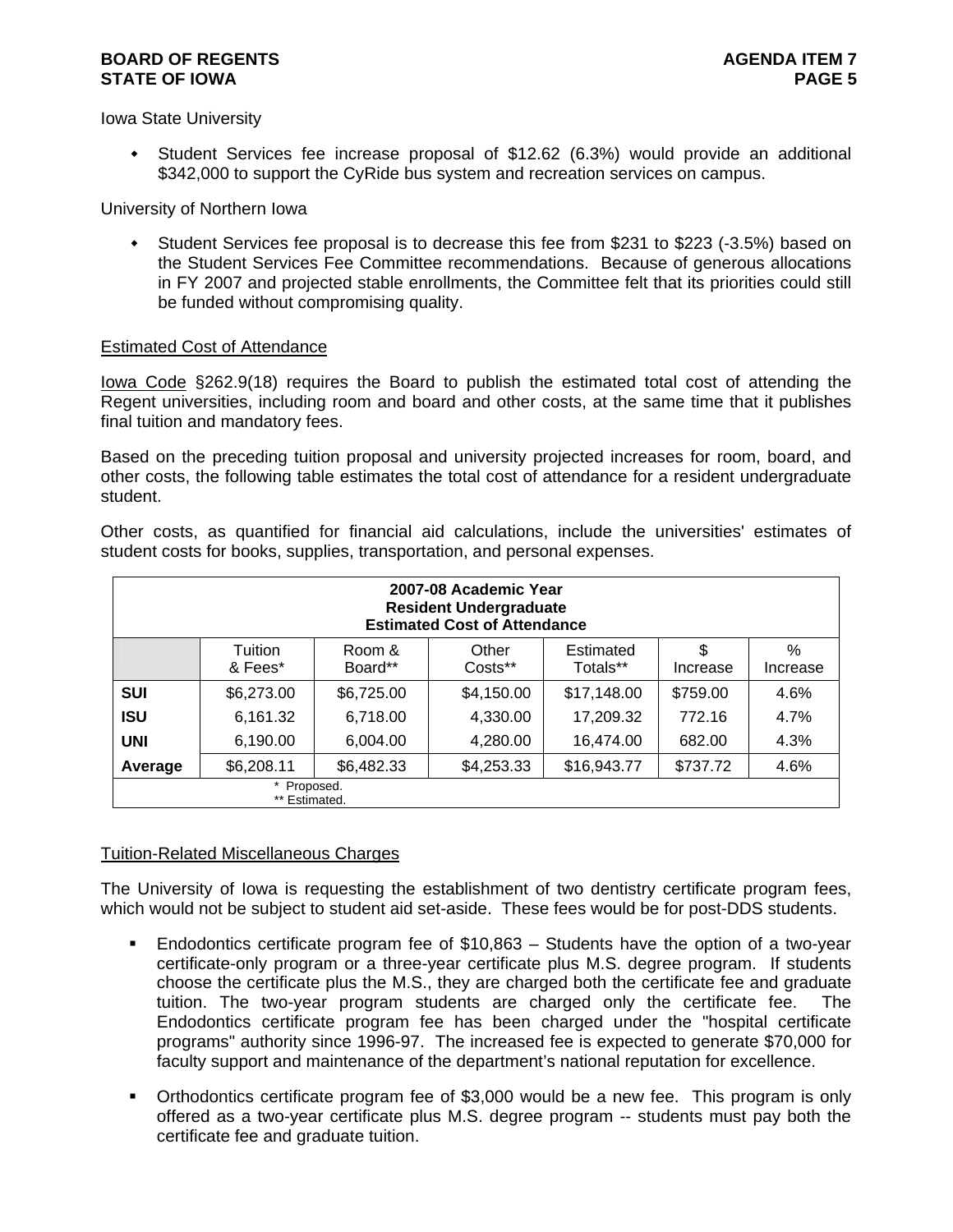## **BOARD OF REGENTS**<br> **BOARD OF REGENTS**<br> **BOARD OF IOWA**<br> **BOARD OF IOWA STATE OF IOWA**

The remaining proposed increases are consistent with tuition proposals for the 2007-08 academic year.

| <b>TUITION-RELATED MISCELLANEOUS CHARGES</b>             |                   |                                     |         |                   |                       |       |                             |                     |       |
|----------------------------------------------------------|-------------------|-------------------------------------|---------|-------------------|-----------------------|-------|-----------------------------|---------------------|-------|
|                                                          |                   | ACTUAL FY 2007 and PROPOSED FY 2008 |         |                   |                       |       |                             |                     |       |
|                                                          |                   | University of Iowa                  |         |                   | Iowa State University |       | University of Northern Iowa |                     |       |
| <b>Tuition-Related Miscellaneous Charges</b>             | Actual<br>FY 2007 | Proposed<br>FY 2008                 | % Chq   | Actual<br>FY 2007 | Proposed<br>FY 2008   | % Chq | Actual<br>FY 2007           | Proposed<br>FY 2008 | % Chg |
| Correspondence Study (per semester hour)                 |                   |                                     |         |                   |                       |       | \$166                       | \$174               | 4.8%  |
| Extension Courses/Continuing Education (per credit hour) |                   |                                     |         |                   |                       |       |                             |                     |       |
| Undergraduate                                            | \$213             | \$224                               | 5.2%    | \$212             | \$223                 | 5.2%  | \$212                       | \$223               | 5.2%  |
| Graduate                                                 | \$332             | \$349                               | 5.1%    | \$330             | \$347                 | 5.2%  | \$330                       | \$347               | 5.2%  |
| <b>MBA Program</b>                                       | \$462             | \$486                               | 5.2%    | \$430             | \$452                 | 5.1%  | \$430                       | \$452               | 5.1%  |
| Executive MBA Program (2-yr total)                       | \$47,000          | \$47,000                            | 0.0%    |                   |                       |       |                             |                     |       |
| RN to BSN Program (off campus only)                      | \$278             | \$292                               | 5.0%    |                   |                       |       |                             |                     |       |
| <b>MSN</b>                                               | \$495             | \$521                               | 5.3%    |                   |                       |       |                             |                     |       |
| College of Public Health (off campus only)               |                   |                                     |         |                   |                       |       |                             |                     |       |
| Undergraduate                                            | \$276             | \$290                               | 5.1%    |                   |                       |       |                             |                     |       |
| Graduate and Other Public Health MS and PhD              | \$395             | \$416                               | 5.3%    |                   |                       |       |                             |                     |       |
| Master of Health Administration                          | \$575             | \$605                               | 5.2%    |                   |                       |       |                             |                     |       |
| Master of Public Health                                  | \$568             | \$598                               | 5.3%    |                   |                       |       |                             |                     |       |
| Hospital Certificate Technology Programs (per year)      | \$820             | \$863                               | 5.2%    |                   |                       |       |                             |                     |       |
| Endodontics Certificate (per year)                       | \$820             | \$10,863                            | 1224.8% |                   |                       |       |                             |                     |       |
| Orthodontics Certificate (per year)                      | \$0               | \$3,000                             | new     |                   |                       |       |                             |                     |       |
| Lakeside Lab (5 weeks)                                   |                   |                                     |         |                   |                       |       |                             |                     |       |
| Undergraduate (per credit hour)                          | \$213             | \$224                               | 5.2%    | \$212             | \$223                 | 5.2%  | \$212                       | \$223               | 5.2%  |
| Graduate (per credit hour)                               | \$332             | \$349                               | 5.1%    | \$330             | \$347                 | 5.2%  | \$330                       | \$347               | 5.2%  |
| Law -- Special 10 Week Summer Session                    |                   |                                     |         |                   |                       |       |                             |                     |       |
| Resident                                                 | \$4,458           | \$5.088                             | 14.1%   |                   |                       |       |                             |                     |       |
| Nonresident                                              | \$9,606           | \$10,504                            | 9.3%    |                   |                       |       |                             |                     |       |
| Open Credit (per project)                                |                   |                                     |         |                   |                       |       | \$427                       | \$447               | 4.7%  |
| Workshops/Telecourses (per semester hour)                |                   |                                     |         |                   |                       |       |                             |                     |       |
| Undergraduate                                            | \$213             | \$224                               | 5.2%    | \$212             | \$223                 | 5.2%  | \$212                       | \$223               | 5.2%  |
| Graduate                                                 | \$332             | \$349                               | 5.1%    | \$330             | \$347                 | 5.2%  | \$330                       | \$347               | 5.2%  |

H:\BF\2006\dec06\1206\_ITEM07.doc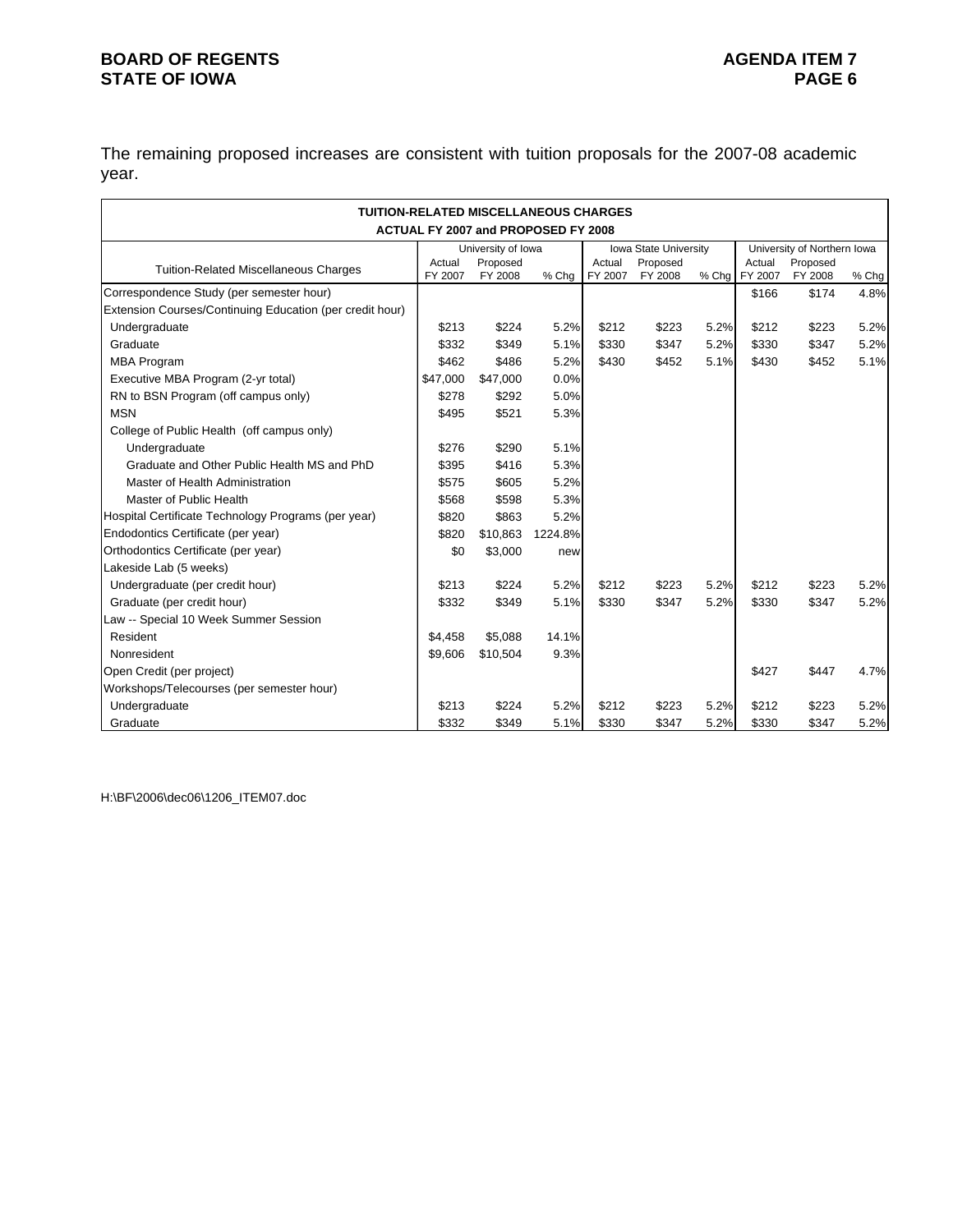#### **Board of Regents, State of Iowa Proposed Tuition and Mandatory Fees Academic Year 2007-08**

|                                                          | <b>TUITION</b> |          |        | Academic Teal 2007-00 |            |                       |         |                 |                          |                    | <b>TOTALS</b> |                                   |                         |
|----------------------------------------------------------|----------------|----------|--------|-----------------------|------------|-----------------------|---------|-----------------|--------------------------|--------------------|---------------|-----------------------------------|-------------------------|
|                                                          |                |          |        |                       |            | <b>MANDATORY FEES</b> |         |                 |                          |                    |               |                                   |                         |
|                                                          |                |          |        |                       |            |                       |         |                 |                          |                    |               |                                   | \$ Increase Increase In |
|                                                          |                |          |        | Health                | Student    | Student               | Student |                 | Career                   | Total              | Tuition &     | in Tuition &                      | Tuition &               |
|                                                          | Base           | Computer | Health | Facility              | Activities | Services              | Union   | <b>Building</b> |                          | Services Mandatory |               | Mandatory   Mandatory   Mandatory |                         |
|                                                          |                | Fee      | Fee    | Fee                   | Fee        | Fee                   | Fee     | Fee             | Fee                      | Fees               | Fees          | Fees                              | Fees                    |
| <b>UNIVERSITY OF IOWA</b>                                |                |          |        |                       |            |                       |         |                 |                          |                    |               |                                   |                         |
| Undergraduate Resident - Business                        | 5,376          | 521      | 192    | 10                    | 58         | 61                    | 101     | 119             | 17                       | 1,079              | 6,455         | 320                               | 5.2%                    |
| Undergraduate Resident - CLAS                            | 5,376          | 339      | 192    | 10                    | 58         | 61                    | 101     | 119             | 17                       | 897                | 6,273         | 358                               | 6.1%                    |
| Undergraduate Resident - Engineering                     | 5,376          | 561      | 192    | 10                    | 58         | 61                    | 101     | 119             | 17                       | 1,119              | 6,495         | 322                               | 5.2%                    |
| Undergraduate Resident - Engineering (upper division)    | 6,402          | 561      | 192    | 10                    | 58         | 61                    | 101     | 119             | 17                       | 1,119              | 7,521         | 848                               | 12.7%                   |
| Undergraduate Resident - Nursing                         | 5,376          | 237      | 192    | 10                    | 58         | 61                    | 101     | 119             | 17                       | 795                | 6,171         | 306                               | 5.2%                    |
| Undergraduate Nonresident - Business                     | 18,548         | 521      | 192    | 10                    | 58         | 61                    | 101     | 119             | 17                       | 1,079              | 19,627        | 1,268                             | 6.9%                    |
| Undergraduate Nonresident - CLAS                         | 18,548         | 339      | 192    | 10                    | 58         | 61                    | 101     | 119             | 17                       | 897                | 19,445        | 1,306                             | 7.2%                    |
| Undergraduate Nonresident - Engineering                  | 18,548         | 561      | 192    | 10                    | 58         | 61                    | 101     | 119             | 17                       | 1,119              | 19,667        | 1,270                             | 6.9%                    |
| Undergraduate Nonresident - Engineering (upper division) | 19,584         | 561      | 192    | 10                    | 58         | 61                    | 101     | 119             | 17                       | 1,119              | 20,703        | 1,806                             | 9.6%                    |
| Undergraduate Nonresident - Nursing                      | 18,548         | 237      | 192    | 10                    | 58         | 61                    | 101     | 119             | 17                       | 795                | 19,343        | 1,254                             | 6.9%                    |
| <b>Graduate Resident</b>                                 | 6,278          | 237      | 192    | 10                    | 58         | 61                    | 101     | 119             | $\overline{\phantom{a}}$ | 778                | 7,056         | 347                               | 5.2%                    |
| Graduate Resident - CLAS                                 | 6,278          | 339      | 192    | 10                    | 58         | 61                    | 101     | 119             | $\overline{\phantom{a}}$ | 880                | 7,158         | 399                               | 5.9%                    |
| Graduate Resident - Engineering                          | 6,278          | 561      | 192    | 10                    | 58         | 61                    | 101     | 119             | $\overline{\phantom{a}}$ | 1,102              | 7,380         | 363                               | 5.2%                    |
| <b>Graduate Nonresident</b>                              | 18,264         | 237      | 192    | 10                    | 58         | 61                    | 101     | 119             | $\blacksquare$           | 778                | 19,042        | 939                               | 5.2%                    |
| Graduate Nonresident - CLAS                              | 18.264         | 339      | 192    | 10                    | 58         | 61                    | 101     | 119             | $\frac{1}{2}$            | 880                | 19,144        | 991                               | 5.5%                    |
| Graduate Nonresident - Engineering                       | 18,264         | 561      | 192    | 10                    | 58         | 61                    | 101     | 119             | $\sim$                   | 1,102              | 19,366        | 955                               | 5.2%                    |
| Master of Accountancy Resident                           | 10,158         | 237      | 192    | 10                    | 58         | 61                    | 101     | 119             | $\blacksquare$           | 778                | 10,936        | 539                               | 5.2%                    |
| Master of Accountancy Nonresident                        | 22,108         | 237      | 192    | 10                    | 58         | 61                    | 101     | 119             | $\blacksquare$           | 778                | 22,886        | 1,129                             | 5.2%                    |
| Doctor of Physical Therapy Resident                      | 9,650          | 237      | 192    | 10                    | 58         | 61                    | 101     | 119             | $\overline{\phantom{a}}$ | 778                | 10,428        | 513                               | 5.2%                    |
| Doctor of Physical Therapy Nonresident                   | 21,076         | 237      | 192    | 10                    | 58         | 61                    | 101     | 119             | $\overline{\phantom{a}}$ | 778                | 21,854        | 1,077                             | 5.2%                    |
| Master of Nursing Programs Resident                      | 9.364          | 237      | 192    | 10                    | 58         | 61                    | 101     | 119             | $\blacksquare$           | 778                | 10.142        | 499                               | 5.2%                    |
| Master of Nursing Programs Nonresident                   | 21,350         | 237      | 192    | 10                    | 58         | 61                    | 101     | 119             | $\overline{\phantom{a}}$ | 778                | 22,128        | 1,091                             | 5.2%                    |
| Master of Health Administration Resident                 | 9,706          | 237      | 192    | 10                    | 58         | 61                    | 101     | 119             | $\overline{\phantom{a}}$ | 778                | 10,484        | 515                               | 5.2%                    |
| Master of Health Administration Nonresident              | 21,694         | 237      | 192    | 10                    | 58         | 61                    | 101     | 119             | $\blacksquare$           | 778                | 22,472        | 1,109                             | 5.2%                    |
| Master of Public Health Resident                         | 9,614          | 237      | 192    | 10                    | 58         | 61                    | 101     | 119             | $\sim$                   | 778                | 10,392        | 511                               | 5.2%                    |
| Master of Public Health Nonresident                      | 21,602         | 237      | 192    | 10                    | 58         | 61                    | 101     | 119             | $\blacksquare$           | 778                | 22,380        | 1,103                             | 5.2%                    |
| Other Public Health MS and PhD Resident                  | 6,278          | 567      | 192    | 10                    | 58         | 61                    | 101     | 119             | $\overline{\phantom{a}}$ | 1,108              | 7,386         | 363                               | 5.2%                    |
| Other Public Health MS and PhD Nonresident               | 18,264         | 567      | 192    | 10                    | 58         | 61                    | 101     | 119             | $\blacksquare$           | 1,108              | 19,372        | 955                               | 5.2%                    |
| <b>MBA Resident</b>                                      | 13.162         | 237      | 192    | 10                    | 58         | 61                    | 101     | 119             | $\overline{\phantom{a}}$ | 778                | 13,940        | 687                               | 5.2%                    |
| <b>MBA Nonresident</b>                                   | 24,142         | 237      | 192    | 10                    | 58         | 61                    | 101     | 119             | $\overline{\phantom{a}}$ | 778                | 24,920        | 1,229                             | 5.2%                    |
| Dentistry Resident (entering fall 2004)                  | 19,878         | 237      | 192    | 10                    | 58         | 61                    | 101     | 119             | $\overline{\phantom{a}}$ | 778                | 20,656        | 1,019                             | 5.2%                    |
| Dentistry Resident (entering fall 2005 & 2006)           | 22,076         | 237      | 192    | 10                    | 58         | 61                    | 101     | 119             | $\sim$                   | 778                | 22,854        | 1,127                             | 5.2%                    |
| Dentistry Resident (entering fall 2007)                  | 25,076         | 237      | 192    | 10                    | 58         | 61                    | 101     | 119             | $\overline{\phantom{a}}$ | 778                | 25,854        | 4,127                             | 19.0%                   |
| Dentistry Nonresident (entering fall 2004)               | 37,502         | 237      | 192    | 10                    | 58         | 61                    | 101     | 119             | $\overline{\phantom{a}}$ | 778                | 38,280        | 1,889                             | 5.2%                    |
| Dentistry Nonresident (entering fall 2005 & 2006)        | 39,702         | 237      | 192    | 10                    | 58         | 61                    | 101     | 119             |                          | 778                | 40,480        | 1,999                             | 5.2%                    |
| Dentistry Nonresident (entering fall 2007)               | 42,702         | 237      | 192    | 10                    | 58         | 61                    | 101     | 119             | $\blacksquare$           | 778                | 43,480        | 4,999                             | 13.0%                   |
| Law Resident                                             | 15,270         | 530      | 192    | 10                    | 58         | 61                    | 101     | 119             | $\blacksquare$           | 1,071              | 16,341        | 1,999                             | 13.9%                   |
| Law Nonresident                                          | 31,518         | 530      | 192    | 10                    | 58         | 61                    | 101     | 119             | $\overline{\phantom{a}}$ | 1,071              | 32,589        | 2,803                             | 9.4%                    |
| <b>Medicine Resident</b>                                 | 21,566         | 237      | 192    | 10                    | 58         | 61                    | 101     | 119             | $\sim$                   | 778                | 22,344        | 1,725                             | 8.4%                    |
| Medicine Resident (entering fall 2007)                   | 24,316         | 237      | 192    | 10                    | 58         | 61                    | 101     | 119             | $\overline{\phantom{a}}$ | 778                | 25,094        | 4,475                             | 21.7%                   |
| <b>Medicine Nonresident</b>                              | 40,346         | 237      | 192    | 10                    | 58         | 61                    | 101     | 119             | $\overline{\phantom{a}}$ | 778                | 41,124        | 435                               | 1.1%                    |
| Pharm. D. Resident                                       | 13,412         | 537      | 192    | 10                    | 58         | 61                    | 101     | 119             | $\overline{\phantom{a}}$ | 1,078              | 14,490        | 714                               | 5.2%                    |
| Pharm. D. Resident (entering fall 2007)                  | 16,412         | 537      | 192    | 10                    | 58         | 61                    | 101     | 119             | $\overline{a}$           | 1,078              | 17,490        | 3,714                             | 27.0%                   |
| Pharm. D. Nonresident                                    | 29.594         | 537      | 192    | 10                    | 58         | 61                    | 101     | 119             | $\blacksquare$           | 1.078              | 30.672        | 1.514                             | 5.2%                    |
| Pharm. D. Nonresident (entering fall 2007)               | 30,594         | 537      | 192    | 10 <sup>°</sup>       | 58         | 61                    | 101     | 119             | $\overline{\phantom{a}}$ | 1,078              | 31,672        | 2,514                             | 8.6%                    |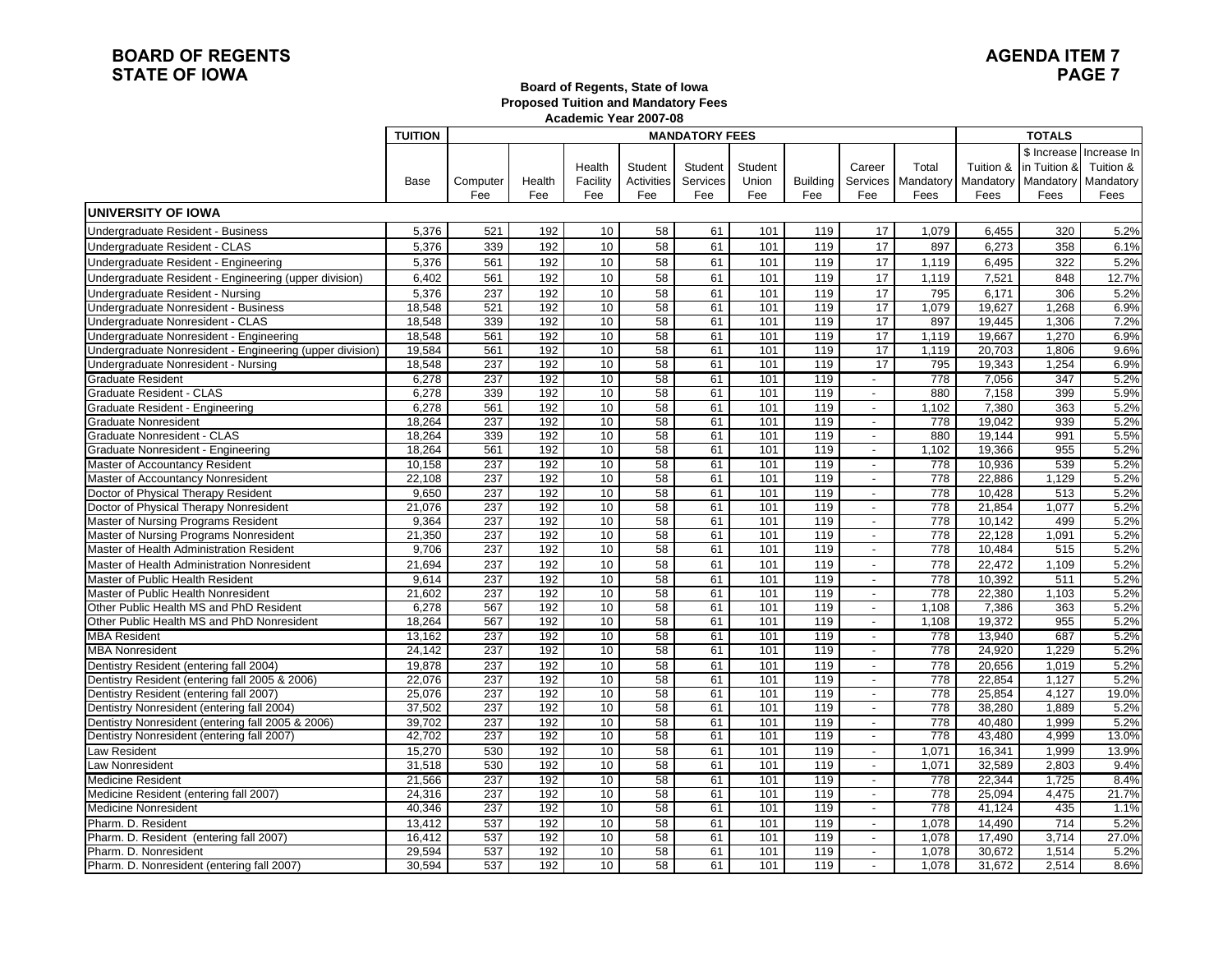#### **Board of Regents, State of Iowa Proposed Tuition and Mandatory Fees Academic Year 2007-08**

|                                                          | <b>TUITION</b> | <b>MANDATORY FEES</b> |           |                 |              |             |                                | <b>TOTALS</b>    |                          |           |            |                     |                  |
|----------------------------------------------------------|----------------|-----------------------|-----------|-----------------|--------------|-------------|--------------------------------|------------------|--------------------------|-----------|------------|---------------------|------------------|
|                                                          |                |                       |           |                 |              |             |                                |                  |                          |           |            | \$ Increase         | Increase In      |
|                                                          |                |                       |           | Health          | Student      | Student     | Student                        |                  | Career                   | Total     | Tuition &  | lin Tuition &       | Tuition &        |
|                                                          | Base           | Computer              | Health    | Facility        | Activities   | Services    | Union                          | <b>Building</b>  | Services                 | Mandatory |            | Mandatory Mandatory | <b>Mandatory</b> |
|                                                          |                | Fee                   | Fee       | Fee             | Fee          | Fee         | Fee                            | Fee              | Fee                      | Fees      | Fees       | Fees                | Fees             |
| <b>IOWA STATE UNIVERSITY</b>                             |                |                       |           |                 |              |             |                                |                  |                          |           |            |                     |                  |
| Undergraduate Resident                                   | \$<br>5,352    | \$<br>220             | \$<br>184 | \$<br>16        | \$63.70      | $213.62$ \$ |                                | \$<br>112        |                          | \$ 809.32 |            | 301                 | 5.1%             |
| Undergraduate Resident - Business                        | 5,352          | 260                   | 184       | 16              | 63.70        | 213.62      |                                | 112              |                          | 849.32    | 6.201.32   | 341                 | 5.8%             |
| Undergraduate Resident - Engineering (lower division)    | 5,352          | 437                   | 184       | 16              | 63.70        | 213.62      |                                | 112              |                          | 1.026.32  | 6.378.32   | 293                 | 4.8%             |
| Undergraduate Resident - Engineering (upper division)    | 6,378          | 437                   | 184       | 16              | 63.70        | 213.62      | $\overline{\phantom{a}}$       | 112              | $\overline{a}$           | 1,026.32  | 7,404.32   | 819                 | 12.4%            |
| Undergraduate Resident - Comp Science                    | 5,352          | 417                   | 184       | 16              | 63.70        | 213.62      | $\sim$                         | 112              |                          | 1.006.32  | 6,358.32   | 309                 | 5.1%             |
| Undergraduate Nonresident                                | 16,110         | 220                   | 184       | 16              | 63.70        | 213.62      | $\sim$                         | 112              |                          | 809.32    | 16,919.32  | 565                 | 3.5%             |
| Undergraduate Nonresident - Business                     | 16,110         | 260                   | 184       | 16              | 63.70        | 213.62      |                                | 112              |                          | 849.32    | 16,959.32  | 605                 | 3.7%             |
| Undergraduate Nonresident - Engineering (lower division) | 16,110         | 437                   | 184       | 16              | 63.70        | 213.62      |                                | 112              |                          | 1,026.32  | 17,136.32  | 557                 | 3.4%             |
| Undergraduate Nonresident - Engineering (upper division) | 17,128         | 437                   | 184       | 16              | 63.70        | 213.62      |                                | 112              |                          | 1,026.32  | 18,154.32  | 1,075               | 6.3%             |
| Undergraduate Nonresident - Comp Science                 | 16,110         | 417                   | 184       | 16              | 63.70        | 213.62      | $\overline{\phantom{a}}$       | $\overline{112}$ | $\blacksquare$           | 1,006.32  | 17,116.32  | 573                 | 3.5%             |
| Graduate Resident                                        | 6.246          | 174                   | 184       | 16              | 63.70        | 213.62      |                                | 112              | $\sim$                   | 763.32    | 7.009.32   | 343                 | 5.2%             |
| <b>Graduate Resident - Business</b>                      | 6.246          | 214                   | 184       | 16              | 63.70        | 213.62      |                                | 112              |                          | 803.32    | 7,049.32   | 383                 | 5.8%             |
| Graduate Resident - Engineering                          | 6,246          | 437                   | 184       | 16              | 63.70        | 213.62      | $\overline{\phantom{a}}$       | 112              |                          | 1,026.32  | 7,272.32   | 337                 | 4.9%             |
| Graduate Resident - Comp Science                         | 6,246          | 417                   | 184       | 16              | 63.70        | 213.62      |                                | 112              |                          | 1,006.32  | 7.252.32   | 353                 | 5.1%             |
| <b>Graduate Nonresident</b>                              | 16,906         | 174                   | 184       | 16              | 63.70        | 213.62      |                                | 112              | $\blacksquare$           | 763.32    | 17,669.32  | 589                 | 3.5%             |
| <b>Graduate Nonresident - Business</b>                   | 16,906         | 214                   | 184       | 16              | 63.70        | 213.62      | $\overline{\phantom{a}}$       | 112              |                          | 803.32    | 17,709.32  | 629                 | 3.7%             |
| Graduate Nonresident - Engineering                       | 16,906         | 437                   | 184       | 16              | 63.70        | 213.62      | $\sim$                         | 112              |                          | 1,026.32  | 17,932.32  | 583                 | 3.4%             |
| Graduate Nonresident - Comp Science                      | 16,906         | 417                   | 184       | 16              | 63.70        | 213.62      |                                | 112              |                          | 1,006.32  | 17,912.32  | 599                 | 3.5%             |
| Veterinary Medicine Resident                             | 14,582         | 220                   | 184       | 16              | 63.70        | 213.62      |                                | 112              |                          | 809.32    | 15,391.32  | 757                 | 5.2%             |
| Veterinary Medicine Nonresident                          | 35,362         | 220                   | 184       | 16              | 63.70        | 213.62      |                                | 112              |                          | 809.32    | 36,171.32  | 1.199               | 3.4%             |
|                                                          |                |                       |           |                 |              |             |                                |                  |                          |           |            |                     |                  |
| UNIVERSITY OF NORTHERN IOWA                              |                |                       |           |                 |              |             |                                |                  |                          |           |            |                     |                  |
| Undergraduate Resident                                   | \$<br>5,352    | \$<br>187             | \$<br>158 | \$<br>33        | \$<br>$\sim$ | 223.00      | \$<br>$\overline{\phantom{a}}$ | \$<br>237        | $\overline{\phantom{a}}$ | \$<br>838 | $6,190$ \$ | 278                 | 4.7%             |
| Undergraduate Nonresident                                | 13,444         | 187                   | 158       | 33              |              | 223.00      |                                | 237              |                          | 838       | 14,282     | 454                 | 3.3%             |
| Graduate Resident                                        | 6,246          | 187                   | 158       | 33 <sup>2</sup> |              | 223.00      |                                | 237              |                          | 838       | 7,084      | 322                 | 4.8%             |
| Graduate Nonresident                                     | 14,554         | 187                   | 158       | 33              |              | 223.00      |                                | 237              |                          | 838       | 15,392     | 492                 | 3.3%             |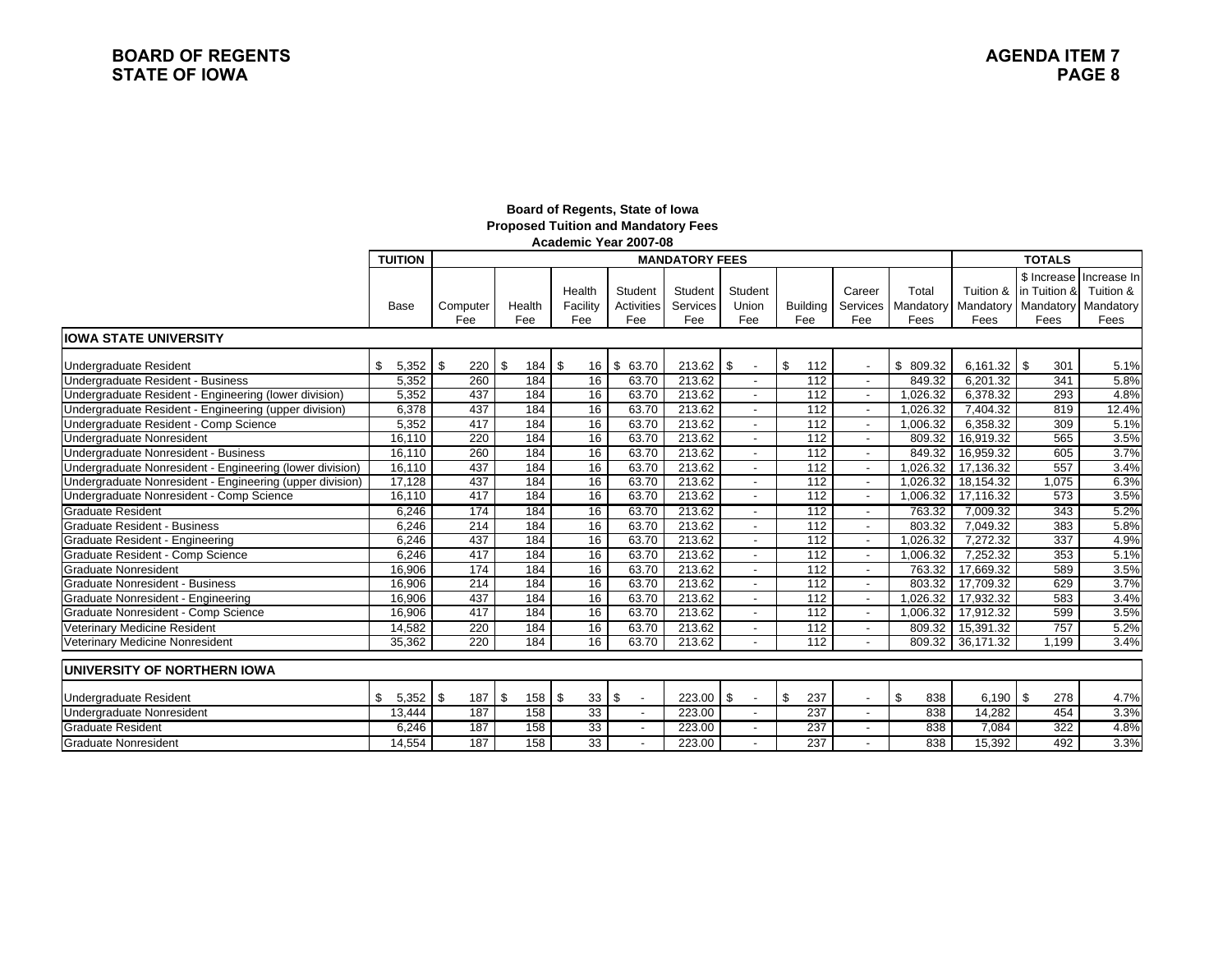### Part-Time Tuition and Mandatory Fees

The Regent Policy Manual §8.02A directs that residents and nonresidents be charged the same tuition for 0 to 4 credit hours. A flat rate is charged to students taking 0 to 2 credit hours, with charges for 3 and 4 credits progressively higher but remaining the same for resident and nonresident students. Resident and nonresident rates are different for 5 credit hours and above, with the rate differential based on full-time tuition rates.

The intent of the policy is to encourage enrollment at the Regent universities on a part-time basis. Nonresidents in states bordering Iowa are encouraged to take Regent courses at the graduate study centers, which are located in the Quad Cities, Sioux City, and Council Bluffs.

The proposed 2007-08 part-time tuition rates for resident and nonresident undergraduate and graduate courses at the three universities are consistent with the proposed tuition and mandatory fee rates.

Undergraduate and professional part-time tuition and mandatory fees are based on 12 credit hours, while graduate part-time rates are based on 9 credit hours.

The proposed mandatory fees for part-time students as well as summer semesters are assessed differently among the universities.

Student Health fees – All universities

 Full fee assessed to all students taking 5 or more hours per semester; no fee assessed to student taking less than 5 credit hours

Student Health Facility fees

- SUI full fee assessed to all students taking 5 or more hours per semester; no fee assessed to student taking less than 5 credit hours
- ISU and UNI full fee assessed to all students regardless of the number of credit hours taken

All other mandatory fees

For undergraduate students:

- SUI and ISU assessed at 75% of the full semester rates for 6 through 11 hours and at 50% for less than 6 credit hours
- UNI assessed at 75% of full semester rates for 9 through 11 credit hours, at 50% for 6 through 8 hours, and at 25% for less than 6 hours: exception – Building fees assessed at full semester rates to all students taking 5 or more hours per semester and at 50% for less than 5 credit hours

For graduate students:

- SUI assessed at 75% of full semester rates for 4 through 8 hours and 50% for less than 4 credit hours
- ISU assessed at 75% of full semester rates for 5 through 8 hours and 50% for less than 6 credit hours
- UNI assessed at 75% of full semester rates for 7 and 8 hours, 50% for 5 and 6 hours, and 25% for less than 5 credit hours

Summer school

- SUI maximum assessed is 50% of the full semester rate
- ISU computer fees assessed at full semester rate; maximum of other fees at 50%
- UNI assessed at 75% of the full semester rate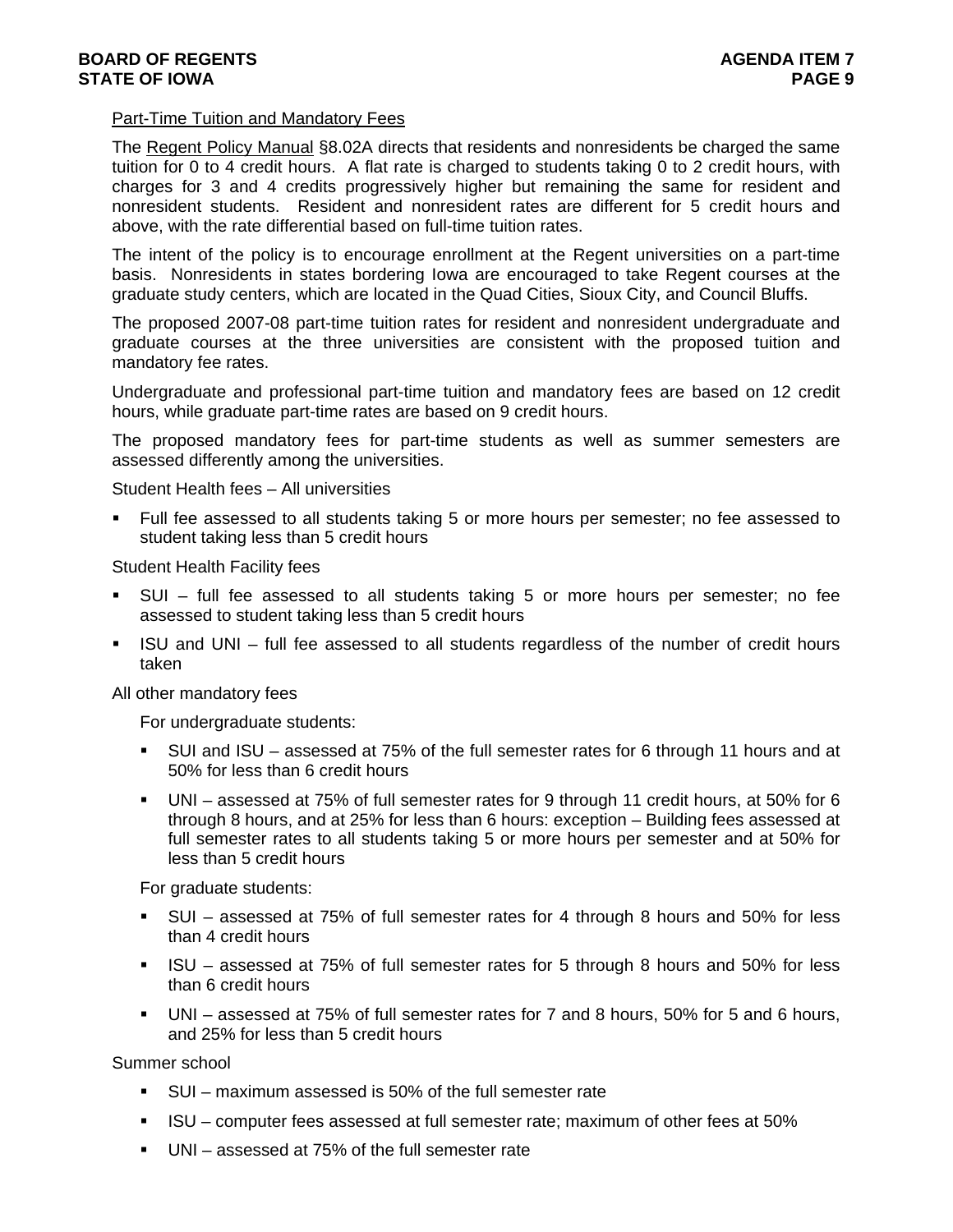# **BOARD OF REGENTS**<br> **BOARD OF REGENTS**<br> **BOARD OF IOWA**<br> **BOARD OF IOWA STATE OF IOWA**

|                 |                | <b>SUI</b> |            |          | <b>ISU</b> |            |            | UNI    |            |
|-----------------|----------------|------------|------------|----------|------------|------------|------------|--------|------------|
|                 |                | Mand.      |            |          | Mand.      |            |            | Mand.  |            |
|                 | <b>Tuition</b> | Fees       | Total      | Tuition  | Fees       | Total      | Tuition    | Fees   | Total      |
| $12+ hours$     |                |            |            |          |            |            |            |        |            |
| (full semester) | 2,688.00       | 397.50     | \$3,085.50 | 2,676.00 | 404.66     | \$3,080.66 | \$2,676.00 | 419.00 | \$3,095.00 |
| 11 hours        | 2.464.00       | 324.00     | 2,788.00   | 2,453.00 | 328.75     | 2,781.75   | 2,453.00   | 368.00 | 2,821.00   |
| 10 hours        | 2,240.00       | 324.00     | 2,564.00   | 2,230.00 | 328.75     | 2,558.75   | 2,230.00   | 368.00 | 2,598.00   |
| 9 hours         | 2,016.00       | 324.00     | 2,340.00   | 2,007.00 | 328.75     | 2,335.75   | 2,007.00   | 368.00 | 2,375.00   |
| 8 hours         | 1,792.00       | 324.00     | 2,116.00   | 1,784.00 | 328.75     | 2,112.75   | 1,784.00   | 316.50 | 2,100.50   |
| 7 hours         | 1,568.00       | 324.00     | 1,892.00   | 1,561.00 | 328.75     | 1,889.75   | 1,561.00   | 316.50 | 1,877.50   |
| 6 hours         | 1,344.00       | 324.00     | 1,668.00   | 1,338.00 | 328.75     | 1,666.75   | 1,338.00   | 316.50 | 1,654.50   |
| 5 hours         | 1,120.00       | 249.25     | 1,369.25   | 1,115.00 | 252.50     | 1,367.50   | 1,115.00   | 265.50 | 1,380.50   |
| 4 hours         | 896.00         | 148.25     | 1,044.25   | 892.00   | 160.50     | 1,052.50   | 892.00     | 119.00 | 1,011.00   |
| 3 hours         | 672.00         | 148.25     | 820.25     | 669.00   | 160.50     | 829.50     | 669.00     | 119.00 | 788.00     |
| 0-2 hours       | 448.00         | 148.25     | 596.25     | 446.00   | 160.50     | 606.50     | 446.00     | 119.00 | 565.00     |

### **Proposed Undergraduate Per Hour Resident Tuition and Mandatory Fees Rates Academic Year 2007-08**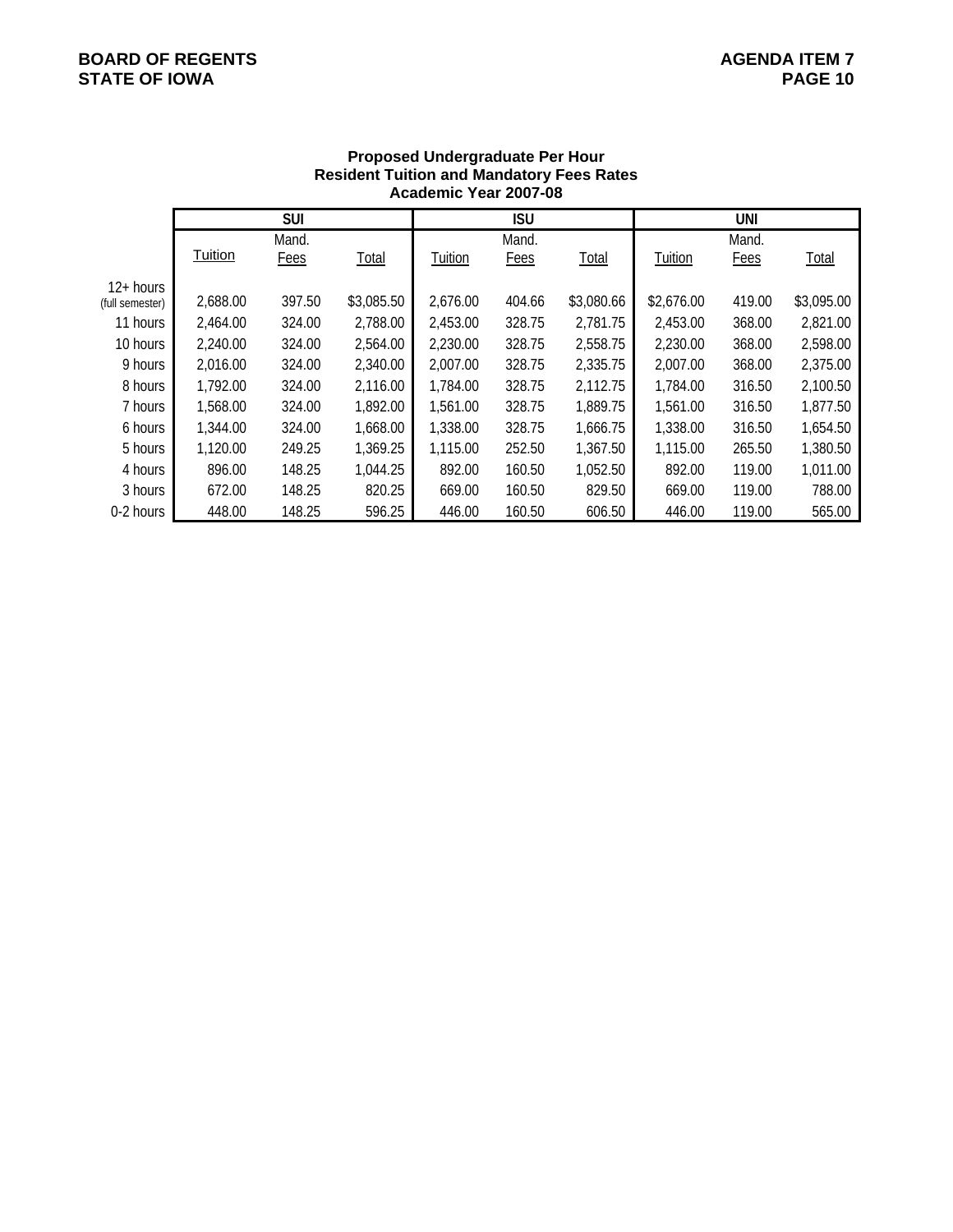### **BOARD OF REGENTS AGENUAL LIMIT CONSUMING A SERIES AGENDA ITEM 7 STATE OF IOWA ATTACHMENT ATTACHMENT**

### **Additional Information:**

### Board Tuition Policy

The Board tuition policy includes, in part:

The Board will use, as a benchmark in evaluating tuition and fee increases, an inflationary percentage range of the projected HEPI (Higher Education Price Index) as determined by the University of Iowa's Institute for Economic Research, in consultation with economists at Iowa State University and the University of Northern Iowa.

### Higher Education Price Index

HEPI measures the average relative level in the prices of a fixed market basket of goods and services purchased by colleges and universities through current educational and general expenditures excluding research. HEPI documents inflation affecting the higher education industry, allowing colleges and universities to specifically determine the increase in funding required each year to maintain real investment.

Since the Board determines tuition increases well in advance of the actual expenditure of funds, the Board has utilized inflation projections. The Institute for Economic Research at the University of Iowa prepares these projections, which include a range for HEPI.

| <b>HEPI Projections</b>         |                                                                                                                        |         |  |  |  |  |  |  |
|---------------------------------|------------------------------------------------------------------------------------------------------------------------|---------|--|--|--|--|--|--|
|                                 | Range                                                                                                                  | Median* |  |  |  |  |  |  |
| FY 2004                         | $3.1 - 3.9\%$                                                                                                          | 4.7%    |  |  |  |  |  |  |
| FY 2005                         | $3.5 - 4.4\%$                                                                                                          | 3.5%    |  |  |  |  |  |  |
| FY 2006                         | $3.4 - 4.5%$                                                                                                           | 5.0%    |  |  |  |  |  |  |
| FY 2007                         | $4.5 - 5.5%$                                                                                                           | 5.0%    |  |  |  |  |  |  |
| FY 2008<br>$4.5 - 5.9%$<br>5.2% |                                                                                                                        |         |  |  |  |  |  |  |
|                                 | * FY 2004, FY 2005, and FY 2006 include the original projected<br>range and the actual HEPI rate in the median column. |         |  |  |  |  |  |  |

### Peer Groups

The following table and those on the next two pages represent comparative analyses with the Board-established peer groups; ten other universities are represented in each of the Regent universities peer comparison groups.

| <b>Regent Undergraduate</b><br><b>Tuition, Fees, and Surcharges</b><br>2006-07 Academic Year |         |          |  |  |  |  |  |  |  |
|----------------------------------------------------------------------------------------------|---------|----------|--|--|--|--|--|--|--|
| <b>Resident</b><br><b>Nonresident</b>                                                        |         |          |  |  |  |  |  |  |  |
| University of Iowa                                                                           | \$6,115 | \$18,339 |  |  |  |  |  |  |  |
| SUI Peer Group Average *                                                                     | 7,703   | 21,773   |  |  |  |  |  |  |  |
| \$from Peer Group Average                                                                    | 1,588   | 3,434    |  |  |  |  |  |  |  |
| % of Peer Group Average                                                                      | 79.4%   | 84.2%    |  |  |  |  |  |  |  |
| <b>Iowa State University</b>                                                                 | \$6,060 | \$16,554 |  |  |  |  |  |  |  |
| ISU Peer Group Average *                                                                     | 7,543   | 20,319   |  |  |  |  |  |  |  |
| \$ from Peer Group Average                                                                   | 1,483   | 3,765    |  |  |  |  |  |  |  |
| % of Peer Group Average                                                                      | 80.3%   | 81.5%    |  |  |  |  |  |  |  |
| University of Northern Iowa                                                                  | \$6,112 | \$14,028 |  |  |  |  |  |  |  |
| UNI Peer Group Average *                                                                     | 6,248   | 14,940   |  |  |  |  |  |  |  |
| \$ from Peer Group Average                                                                   | 136     | 912      |  |  |  |  |  |  |  |
| % of Peer Group Average                                                                      | 97.8%   | 93.9%    |  |  |  |  |  |  |  |

\*Averages exclude Regent institutions.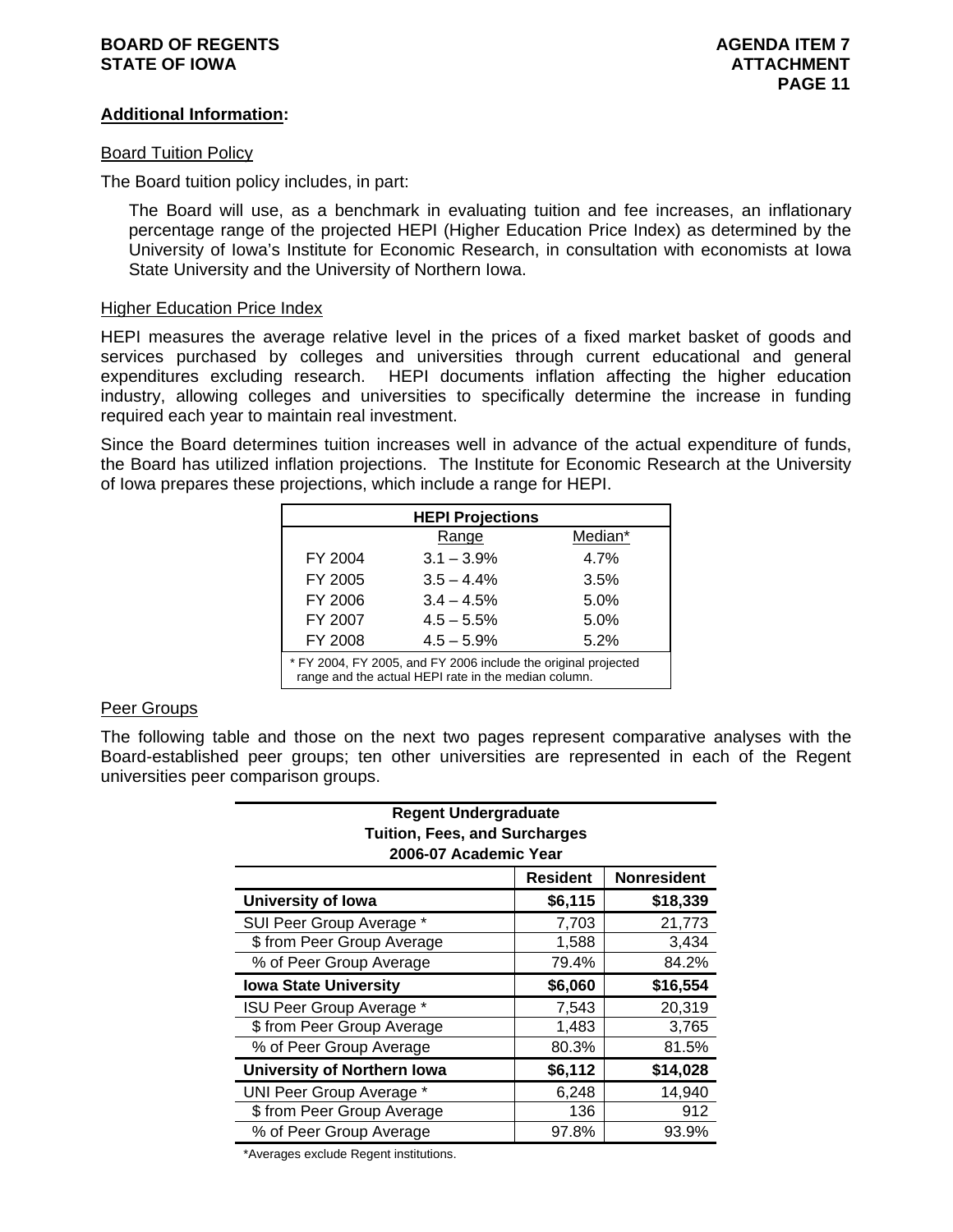# **Peer Group Comparisons of 2006-07 Undergraduate Resident Tuition and Fees**





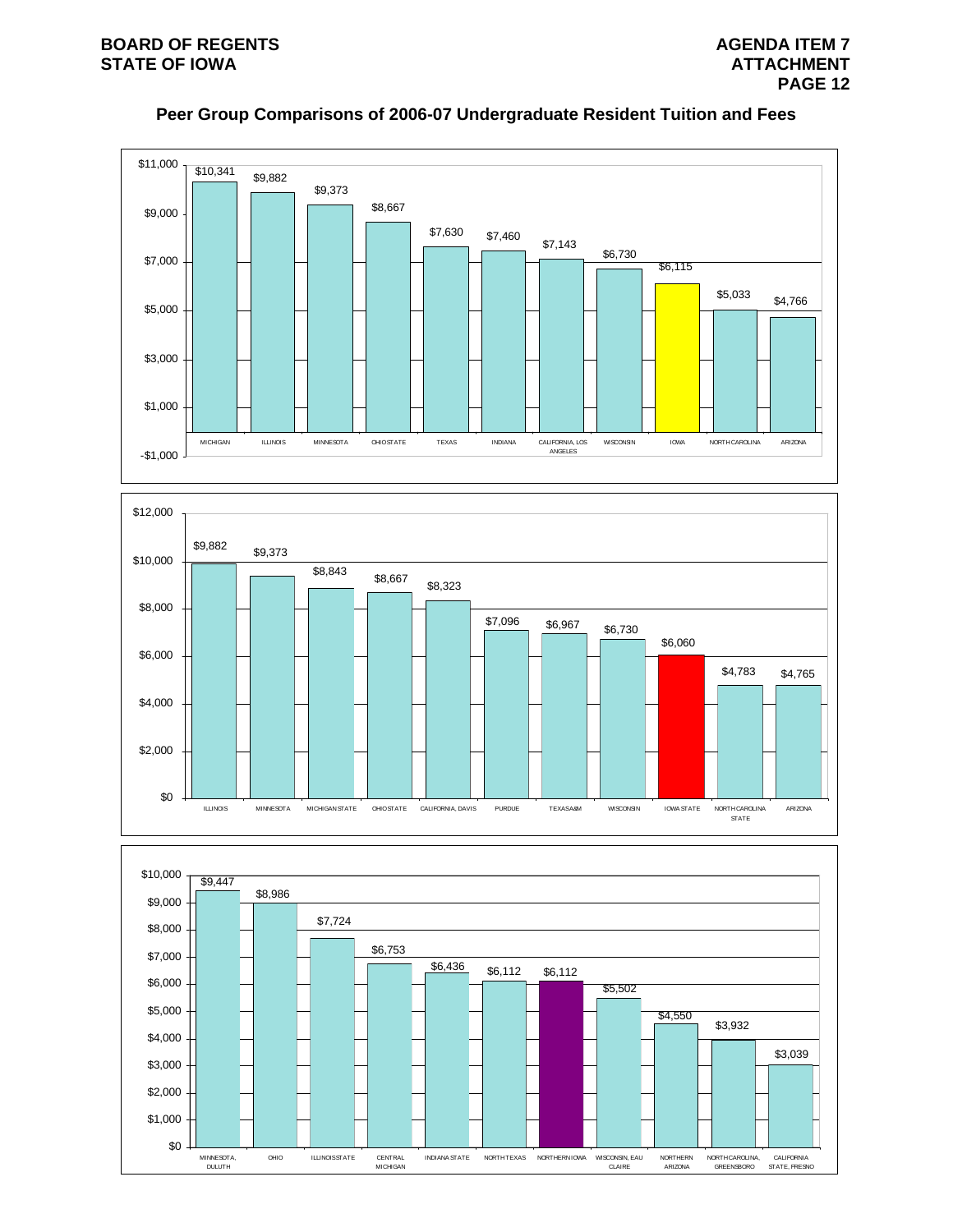

# **Peer Group Comparisons of 2006-07 Undergraduate Nonresident Tuition and Fees**